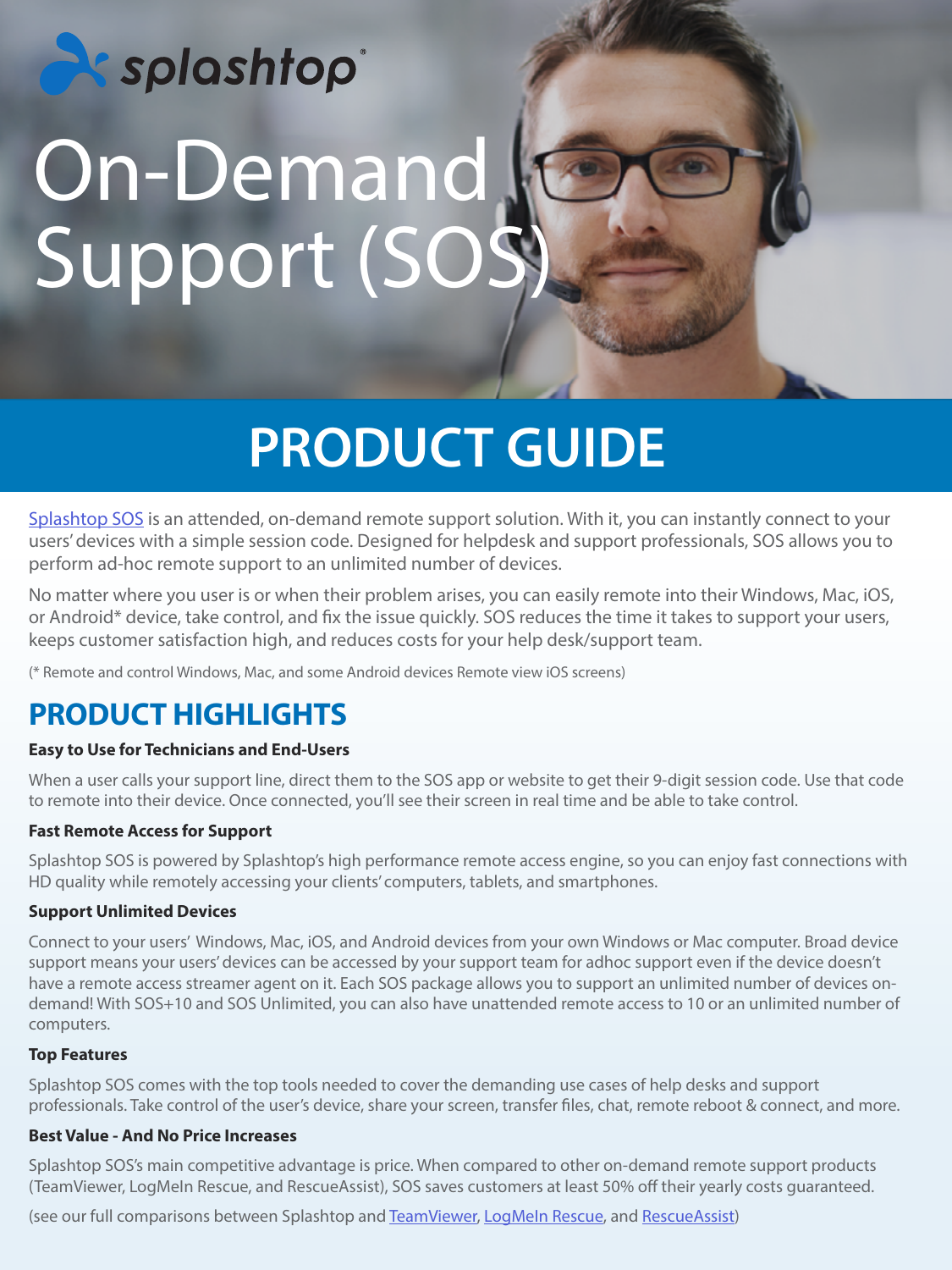

#### **GETTING STARTED**

To try it out, you can either purchase Splashtop SOS or start a free 7-day trial at <https://www.splashtop.com/sos>. No credit cards or commitments are required to start your trial.

Here is how to get started quickly:



#### **Step 1 – Create your Splashtop Account**

When you click the "[Free Trial"](https://my.splashtop.com/sos-commercial-trial/signup) or "[Buy Now"](https://my.splashtop.com/subscribe/splashtop2?user=&feature=11) button on the Splashtop SOS page, you're directed to create your account. This step only takes a couple minutes.

#### **Step 2 – Install the Splashtop Business app on the computers you're remoting from**

Install the Splashtop Business app on the computer(s) that you will use to remotely access your clients' devices. The Splashtop Business app (for SOS use) is available for [Windows](https://www.splashtop.com/downloadstart?product=stb&platform=windows-client) and [Mac](https://www.splashtop.com/downloadstart?product=stb&platform=mac-client) (you can also use the Splashtop Business app on [iOS](https://itunes.apple.com/us/app/splashtop-business/id650739354) and [Android](https://play.google.com/store/apps/details?id=com.splashtop.remote.business) to support your users, but it is preferred you use a computer to provide support). You can also go to [www.splashtop.com/app](https://www.splashtop.com/downloadstart?product=stb&platform=auto) on your computer to download the app.

Once installed and you've signed in, you'll be ready to support any of your customers' devices instantly.



#### **Step 3 – Have your customer generate their 9-digit session code**

Send your end-user to **sos.splashtop.com** or **help.splashtop.com** to run the file and generate their unique 9-digit session code. Users on iOS or Android devices will be prompted to download the Splashtop SOS app from their app store. Then they can run the app on their mobile device and give you their session code.

| ٠                                |
|----------------------------------|
| ۱<br>٠<br>×                      |
| ٥<br>٠<br>۰                      |
| w<br>o<br>a.<br>٠                |
| ×<br>o<br>o<br>٠<br>à.<br>s<br>o |
|                                  |
| fictor a Wallah senting code     |
|                                  |
|                                  |
|                                  |

#### **Step 4 – Connect**

Back on your own computer, open the Splashtop Business application. Click on the "SOS" button, and enter the user's 9-digit code. After you enter in the code you'll be connected to the end-users' device!

If you need any help or have question, see our **Set Up Tutorial** article or **FAQs**.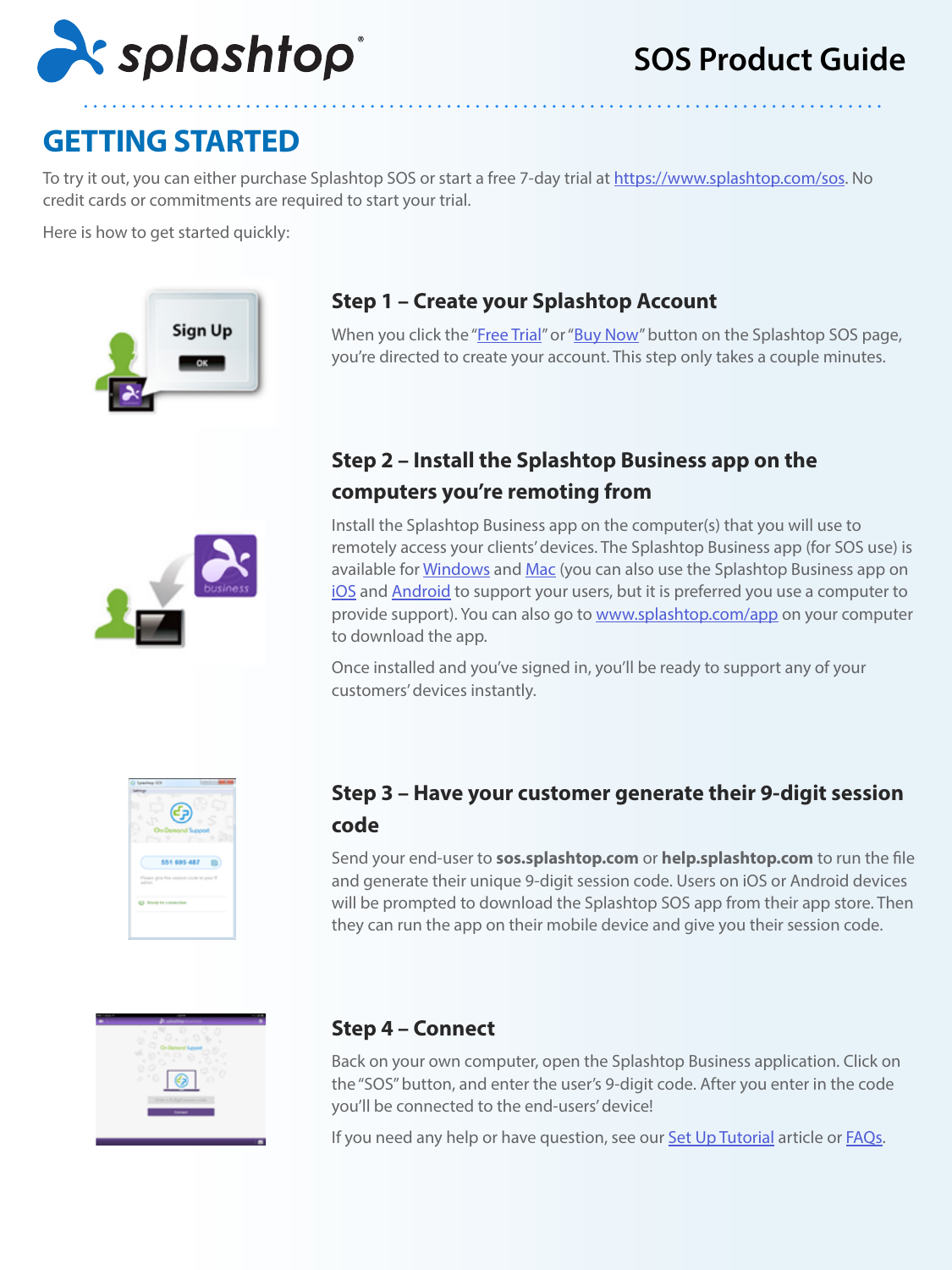

### **POINTS OF INTEREST**

#### **Fast Remote Access**

Splashtop SOS uses the same high-performance engine that powers our award-winning consumer products used by millions. Enjoy HD quality and fast connections.

#### **Features**

**Support Unlimited Devices** – With any Splashtop SOS license, you can provide on-demand support to an unlimited number of devices, and up to 10 concurrently per user license.

**Broad Device Support** – Access any Windows, Mac, iOS (11 or later), or Android (5 or later) device.

**Connect with Session Code** – Access your end-users' devices with a simple session code. No prior installation necessary.

**Custom Branding** – Customize the SOS app that your customers download with your own logo, color, instructions, and company name ([Tutorial](https://support-splashtopbusiness.splashtop.com/hc/en-us/articles/115004126203-Customize-your-SOS)). You can also host the SOS download on your own website. ([Tutorial](https://support-splashtopbusiness.splashtop.com/hc/en-us/articles/217948363-Do-you-want-to-host-the-SOS-download-on-your-website-))

**Drag-and-Drop File Transfer** – Drag files between computers to quickly transfer them from one computer to another. ([Tutorial\)](https://support-splashtopbusiness.splashtop.com/hc/en-us/articles/212725323-FILE-TRANSFER)

**Remote Reboot & Reconnect** – Restart the computer you're remoting into and automatically connect with the computer when it powers back on. ([Tutorial](https://support-splashtopbusiness.splashtop.com/hc/en-us/articles/115000983226-REMOTE-REBOOT))

**Session Recording** – Use the Screen Recording button in your remote access window to start and stop recording. All recordings are saved to your local computer. ([Tutorial](https://support-splashtopbusiness.splashtop.com/hc/en-us/articles/360021851931-SESSION-RECORDING))

**Chat** – Send and receive messages to the remote computer. Can be done while in session or not in a remote session. ([Tutorial\)](https://support-splashtopbusiness.splashtop.com/hc/en-us/articles/212725483-CHAT)

**Two users can remote into the same computer** – If two people need to access the same computer at the same time, you can do that! (requires two user licenses)

**Share your Desktop** – Broadcast your Windows desktop in view-only mode via a simple web link that can be viewed in almost any web browser. No app download or plug-in required. ([Tutorial](https://support-splashtopbusiness.splashtop.com/hc/en-us/articles/115002370303-SHARE-MY-DESKTOP))

**Multi-to-Multi Monitor Support** – View multiple end-computer screens on your multiple screens. ([Tutorial](https://support-splashtopbusiness.splashtop.com/hc/en-us/articles/360014465512-MULTI-MONITOR))

**Integration with Ticketing & ITSM** – Splashtop SOS integrates with leading PSA ticketing and ITSM solutions including Autotask PSA, ServiceNow, Freshservice, and Spiceworks Help Desk. Get easy access to starting an SOS session. [\(Learn more](https://www.splashtop.com/integrations))

**Unattended Support** – For SOS+10 and Unlimited. Install a client app on the computers you want to support at any time, even without an end-user present ([Tutorial](https://support-splashtopbusiness.splashtop.com/hc/en-us/articles/115004988263-How-to-setup-unattended-computers-for-SOS-services-)). Can also purchase, deploy, and manage Bitdefender Antimalware tools on Windows computers. ([Tutorial](https://support-splashtopbusiness.splashtop.com/hc/en-us/articles/360026148531-How-to-Set-Up-Bitdefender-Endpoint-Security-Tool-Antimalware))

**Robust Security** – All remote sessions are protected with TLS and 256-bit AES encryption.



#### **User Management & Grouping**

For SOS+10 and Unlimited. Invite users and set their roles and access permissions. Allow access to specific computers. Organize your computers into groups to make finding and managing them much easier. We included several user management features so you can manage who can access which computers:

- Invite users. ([Tutorial\)](https://support-splashtopbusiness.splashtop.com/hc/en-us/articles/360000081366-How-to-add-invite-users-to-be-a-part-of-my-Splashtop-service-)
- Organize your users and computers into groups. ([Tutorial\)](https://support-splashtopbusiness.splashtop.com/hc/en-us/search/click?data=BAh7CjoHaWRpBHPurQw6CXR5cGVJIgxhcnRpY2xlBjoGRVQ6CHVybEkiAZRodHRwczovL3N1cHBvcnQtc3BsYXNodG9wYnVzaW5lc3Muc3BsYXNodG9wLmNvbS9oYy9lbi11cy9hcnRpY2xlcy8yMTI3MjUzNjMtSG93LWRvLUktZ3JvdXAtbXktdXNlcnMtYW5kLWNvbXB1dGVycy1TcGxhc2h0b3AtUmVtb3RlLVN1cHBvcnQtU09TLW9ubHktBjsHVDoOc2VhcmNoX2lkSSIpOWZjZTQxZjUtOGQwZC00MTg4LTk1YWMtMWUzNGFlNjY4MGI1BjsHRjoJcmFua2kH--e5382f8016a5c86315ca20b7360fc71916f8d7a0)
- Set access permissions for users and groups. ([Tutorial](https://support-splashtopbusiness.splashtop.com/hc/en-us/search/click?data=BAh7CjoHaWRsKwhfq57GGgA6CXR5cGVJIgxhcnRpY2xlBjoGRVQ6CHVybEkiAY5odHRwczovL3N1cHBvcnQtc3BsYXNodG9wYnVzaW5lc3Muc3BsYXNodG9wLmNvbS9oYy9lbi11cy9hcnRpY2xlcy8xMTUwMDE0MzcwMjMtSG93LXRvLXNldC1jb21wdXRlci1hY2Nlc3MtcGVybWlzc2lvbnMtUmVtb3RlLVN1cHBvcnQtU09TLW9ubHktBjsHVDoOc2VhcmNoX2lkSSIpOTdmOTUzMTgtMmE2My00YzI3LTlmZmMtNGFkZDMyYWVjM2Y4BjsHRjoJcmFua2kH--98981cb1f10e11b0010230b17a1296db45acd403))
- Use the logs to keep track of sessions, file transfers, and connections history. ([Tutorial](https://support-splashtopbusiness.splashtop.com/hc/en-us/articles/360001692992-LOGS))